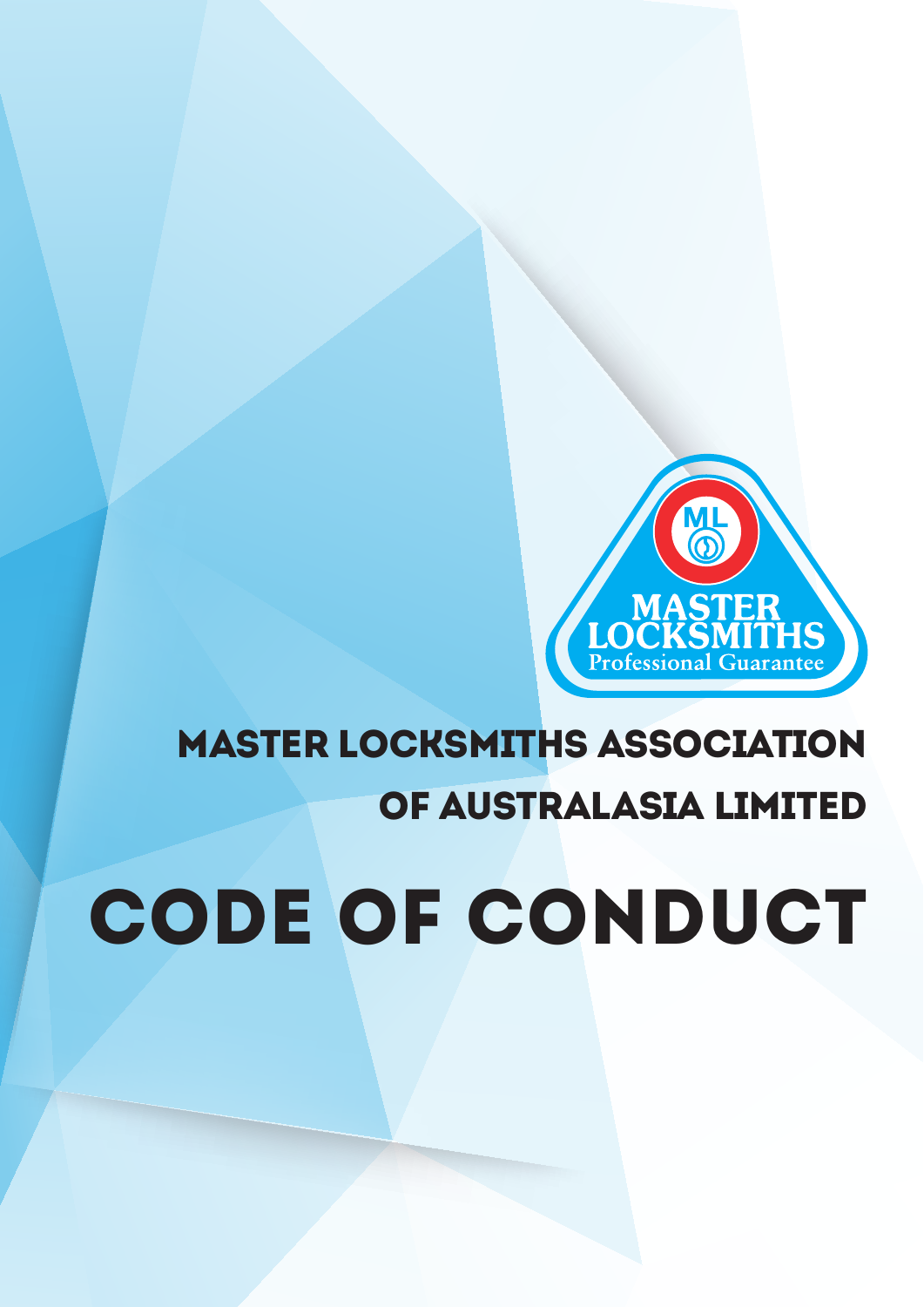#### **INTRODUCTION**

This Code provides a set of rules designed to ensure that members contribute effectively to the security of the community and the professionalism of the locksmithing industry.

Non-compliance renders members liable for disciplinary action that may result in expulsion.

#### **PROFESSIONAL ADVICE AND SERVICE**

- Members must maintain professional levels of knowledge and skill
- Advice to clients must provide outcomes that most effectively meet the client's requirements
- Services provided to clients must reflect the professional locksmithing standards required by the Association
- Members must act with integrity and in a courteous and dignified manner
- The use of improper methods of soliciting business is unacceptable and members must decline to accept any business that is incompatible with Association rules or is unlawful
- Members must refrain from close association with or allowing their name to be used by any person or business of questionable character
- Members must not act or refrain from acting in a manner that results or is likely to result in the Association or locksmithing industry being brought into disrepute.

# **COMPLIANCE WITH LEGISLATION AND RULES**

- Members are required to ensure that they and their employees and sub-contractors comply with each and every law of all levels of government and Code of Practice relevant to their business
- Members are required to ensure that they and their employees and sub-contractors comply with the Associations Memorandum and Articles of Association and rules and policies as adopted by the Board from time to time.

# **CONFIDENTIALITY AND SECURITY**

- Specialist locksmithing knowledge and skills must be kept in strict confidence except when passing such knowledge and skills onto other professional locksmiths or training organisations, approved by the Association, for the betterment of the industry
- Records relating to clients security systems, key systems and other matters that the client would regard as being confidential must be retained in such a manner that it cannot be accessed by unauthorised employees or other persons
- • Tools, technical manuals or any other document or thing that could pose a threat to the security of the community must be retained in a secure area.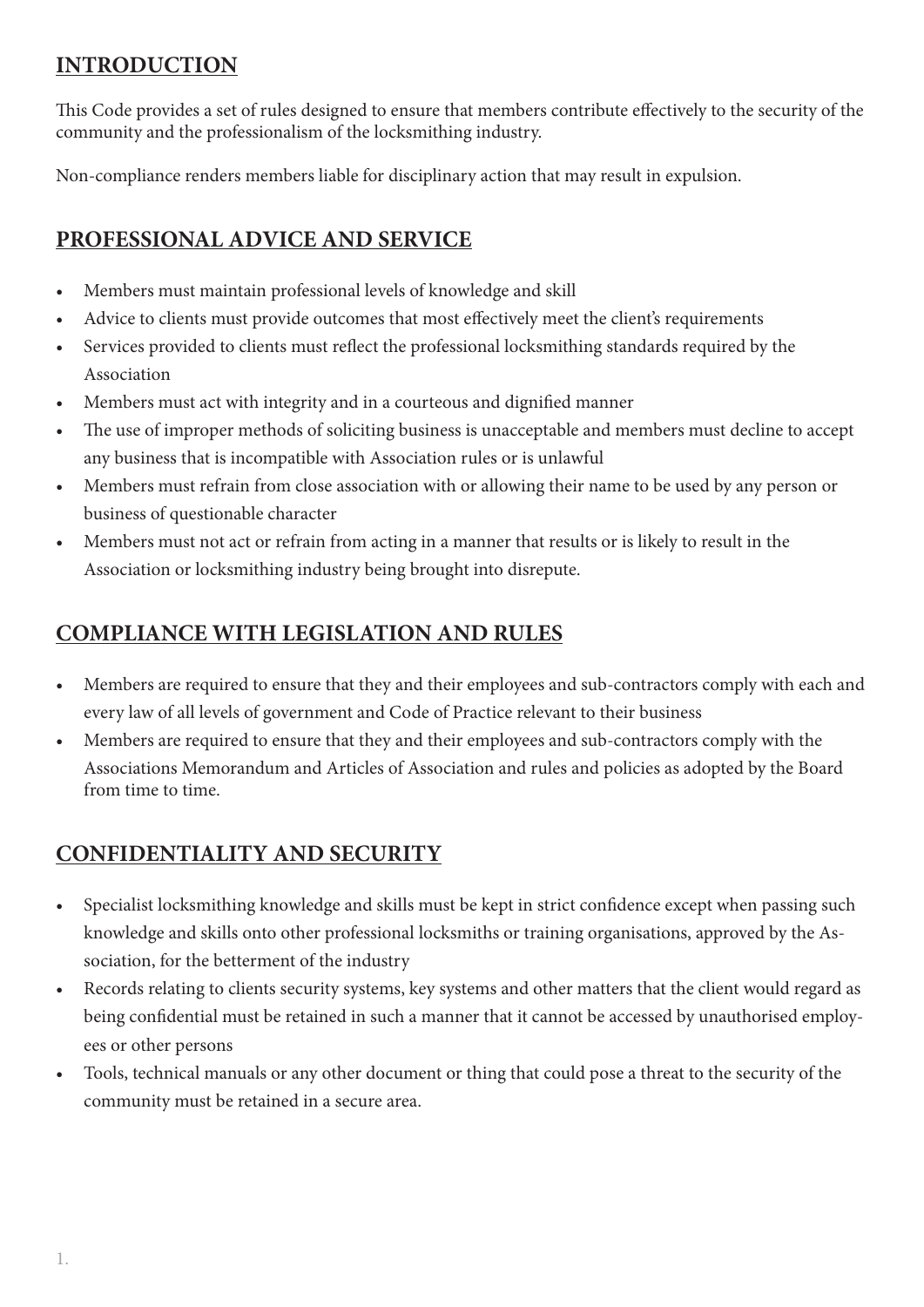#### **HEALTH AND SAFETY**

- Members are required to provide each employee and officer with a safe and healthy work environment.
- • Each member has the responsibility for maintaining a safe and healthy workplace for all employees by following environmental, safety and health rules and practices and reporting accidents, injuries and unsafe equipment, practices or conditions.
- Violence and threatening behaviour towards employees and the public is not permitted.
- Members and their employees are expected to perform their related work in a safe manner, free of the influences of alcohol, illegal drugs or controlled substances. The use of illegal drugs in the workplace will not be tolerated by the Association.

# **MEMBER EXPECTATIONS**

- Members are required to support their employees in the delivery of services on behalf of the company.
- Members must ensure the minimum standards of the applicable State and Federal Awards are being applied in relation to pay entitlements.
- Members must ensure their business does not engage in or associate with another firm which engages in unethical, improper or illegal methods to obtain business, including conflicts of interest.
- Members must ensure they engage in industry best practice in the delivery of its services and actively participates in industry related training, testing and exhibitions designed to raise the standard of service delivery.

# **RECORD KEEPING, FINANCIAL CONTROLS & DISCLOSURES**

- Members are required to keep honest, accurate and timely recording and reporting of information in order to make responsible business decisions.
- Members must ensure all Company books, records, accounts and financial statements are:
	- (a). maintained in reasonable detail, appropriately reflect the Company's transactions
	- (b). promptly disclosed in accordance with any applicable laws or regulations

(c). conform to allow regulatory bodies and relevant industry associations to determine level of compliance

(d). conform both to applicable legal requirements and to the Company's system of internal controls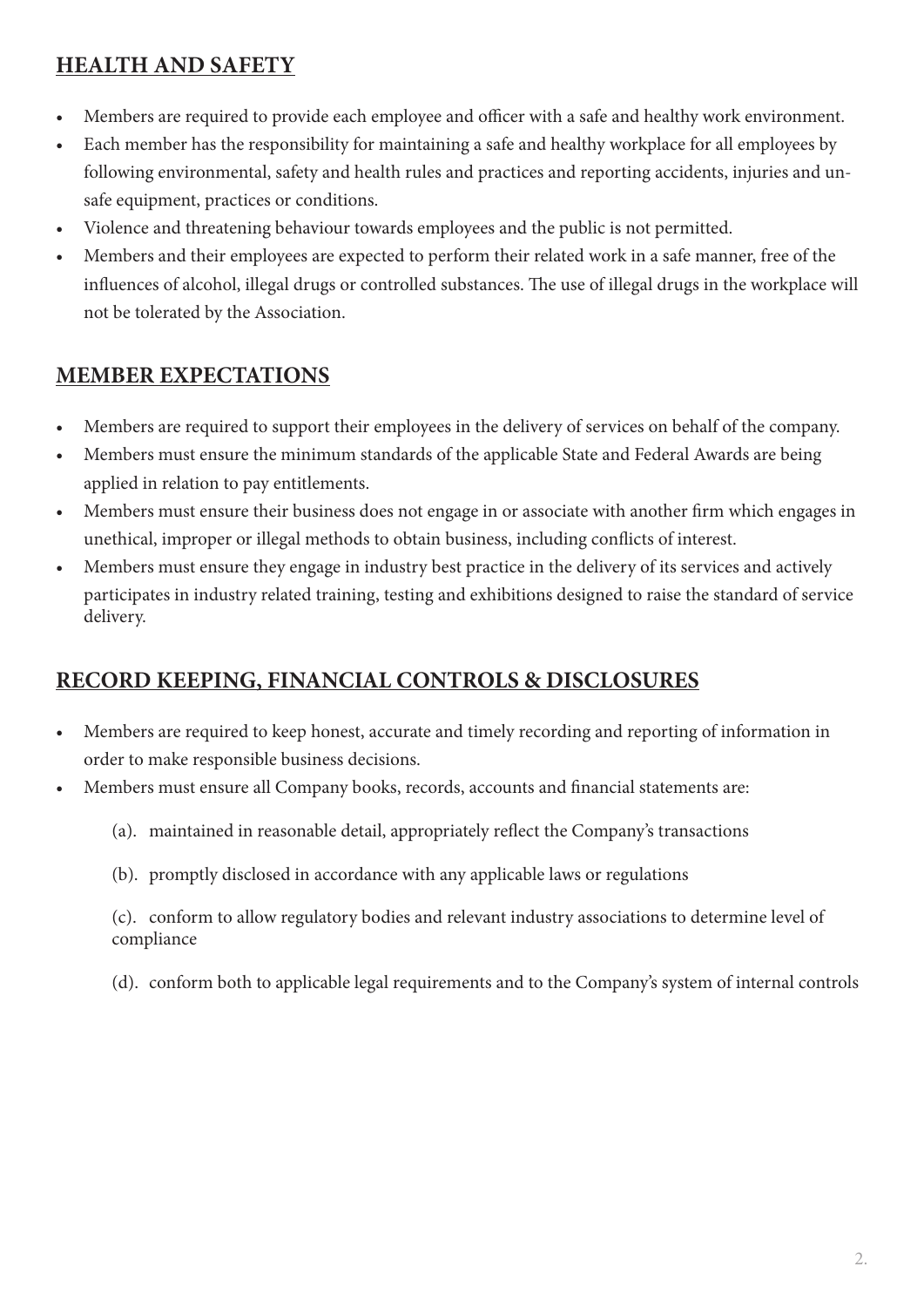#### **STORAGE OF MLAA AND OTHER RESTRICTED KEY BLANKS, PLUGS, CYLINDERS AND/OR OTHER PRODUCTS**

- MLAA and other restricted key blanks must be retained in a safe or secure container separate from plugs, cylinders and other products and under independent lock and key
- Plugs, cylinders and other products for MLAA and other restricted systems must be retained under the maximum possible degree of security
- Supplies of key blanks, plugs, cylinders and/or other products for MLAA and other restricted systems must only be ordered for the purpose of fulfilling firm orders from clients or maintaining minimum quantities of stocks reasonably required for the efficient and effective conduct of business
- Compliance with all relevant provisions contained in contracts with the MLAA and/or other supplier and/or manufacturer is mandatory.

#### **ISSUE OF MLAA AND OTHER RESTRICTED KEYS, PLUGS, CYLINDERS AND/ OR OTHER PRODUCTS**

- Records detailing the number and type of MLAA and other restricted key blanks received, issued or otherwise disposed of must be retained
- Records detailing the client's name and address, location of each system, number of keys supplied and their coding and stamping, date upon which each and every key is supplied and to whom it is supplied, a written signature authority naming the persons authorised to obtain keys and containing specimen signatures of such persons together with the clients signed letters of authority for the issue of keys, plugs, cylinders and/or other products must be maintained.
- In order to protect the security of the community members may only cut keys to and provide plugs, cylinders and/or other products for restricted systems that they control, have the necessary record for and where the signature on the order form matches the signature authority record or where the order is received by the transfer of authenticated electronic order data using key management software that meets the following minimum security requirements:

(a). each signatory must enter a private password to provide the signatory's authentication to the order; and

(b). the order must not be capable of being altered after being authenticated; and

(c). the authenticated order must be transferred to the locksmith in a form that is not plain-text and that incorporates tamper protection; and

(d). the system validates that an appropriate combination of signatories have authenticated the order for the selection of keys that have been ordered

(e). unless they have the specific detailed written authority of the originating locksmith who must first be provided with all necessary information to enable that locksmith to ensure that the order is bona fide.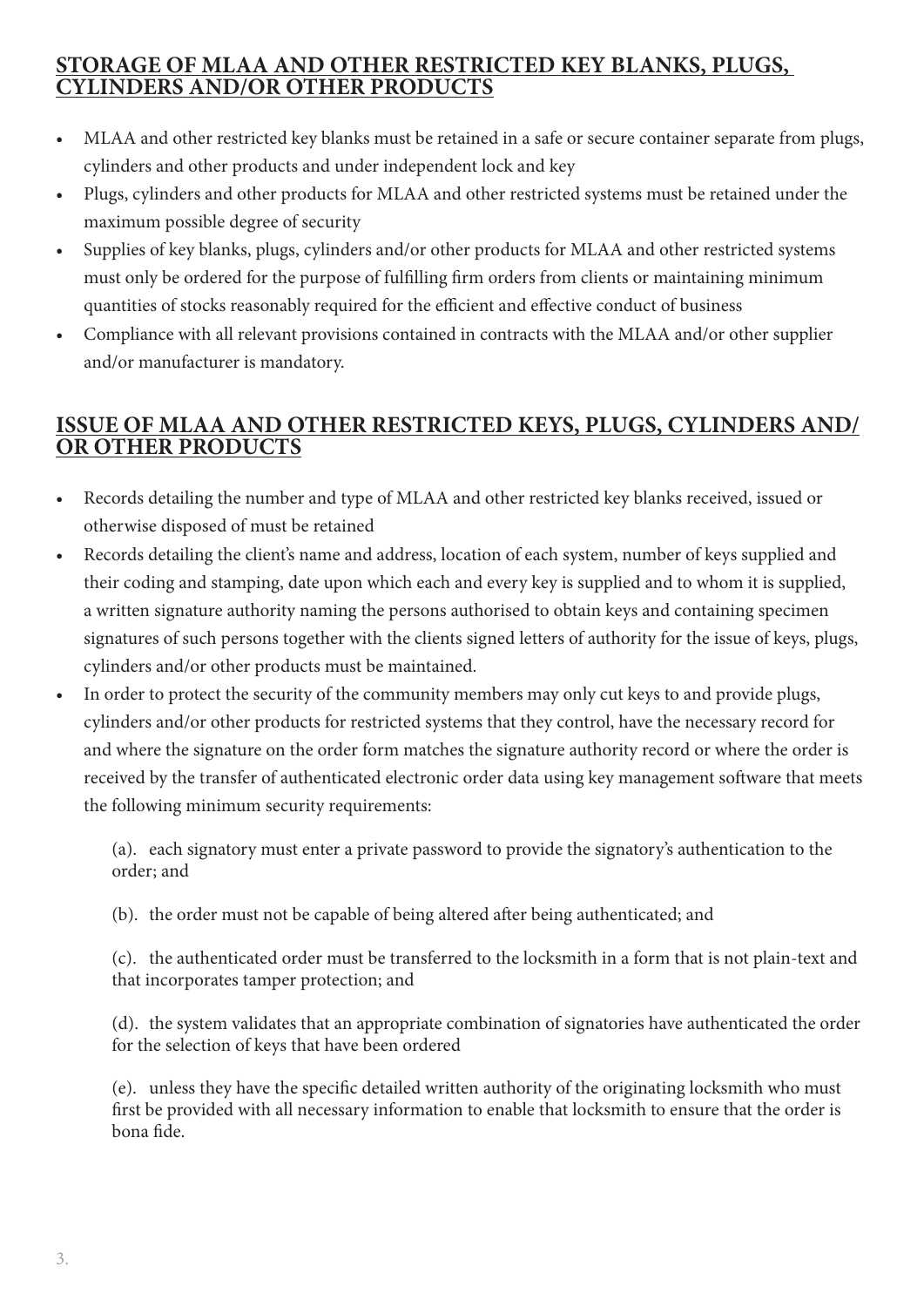- When a member is approached to take control of another member's MLAA system, the Association's Transfer of Systems policy is to be implemented
- When a member receives a request to perform "emergency" work on a cylinder that is part of another member's system and the originating member cannot be contacted, the cylinder can be removed and replaced with a temporary cylinder. The originating member must be advised at the earliest opportunity but no later than the first business day thereafter
- In order to further protect the security of the community existing master key systems cannot be expanded by other than the originating locksmith unless the system is transferred in accordance with the policies of the MLAA and/or supplier. If such a transfer cannot be implemented the entire system must be rekeyed
- All restricted keys must be stamped with the system code, if a master key the type of master key and, unless requested to the contrary by the client, be serially numbered
- Restricted key blanks are not to be sold or otherwise transferred
- Compliance with all relevant provisions contained in contracts with the MLAA and/or other suppliers and/or manufacturers is mandatory.

# **GAINING ENTRY TO PREMISES OR VEHICLES**

- • A completed MLAA lockout authorisation form or equivalent must be completed and signed by the client before entry is attempted. Such forms are to be retained for a minimum of five years.
- Evidence confirming the client's right to entry must be sighted and noted on the authorisation form or equivalent before entry is attempted.
- Evidence, preferably photographic, confirming the client's identity must be sighted and noted on the authorisation form or equivalent before entry is attempted.
- If the member is uncertain as to the authority to enter and/or the identification of the client the client is to be advised that he or she should contact the police to obtain verification of the right to enter. If the client refuses, entry is not to be attempted.

# **EVICTION AND TAKING POSSESSION**

- Services involving eviction and taking possession of property in accordance with the order of a court or tribunal require the production of appropriate authority before they are commenced
- Where a Sheriff's Officer, Police Officer or Officer of the Court requests the service the court order is to be sighted and details recorded and the officer's name and identification are to be recorded
- Where the person requesting the service is other than a Sheriff's Officer, Police Officer or Officer of the Court the court order is to be sighted and details recorded and relevant identification and authority to act upon the court order are to be sighted and recorded.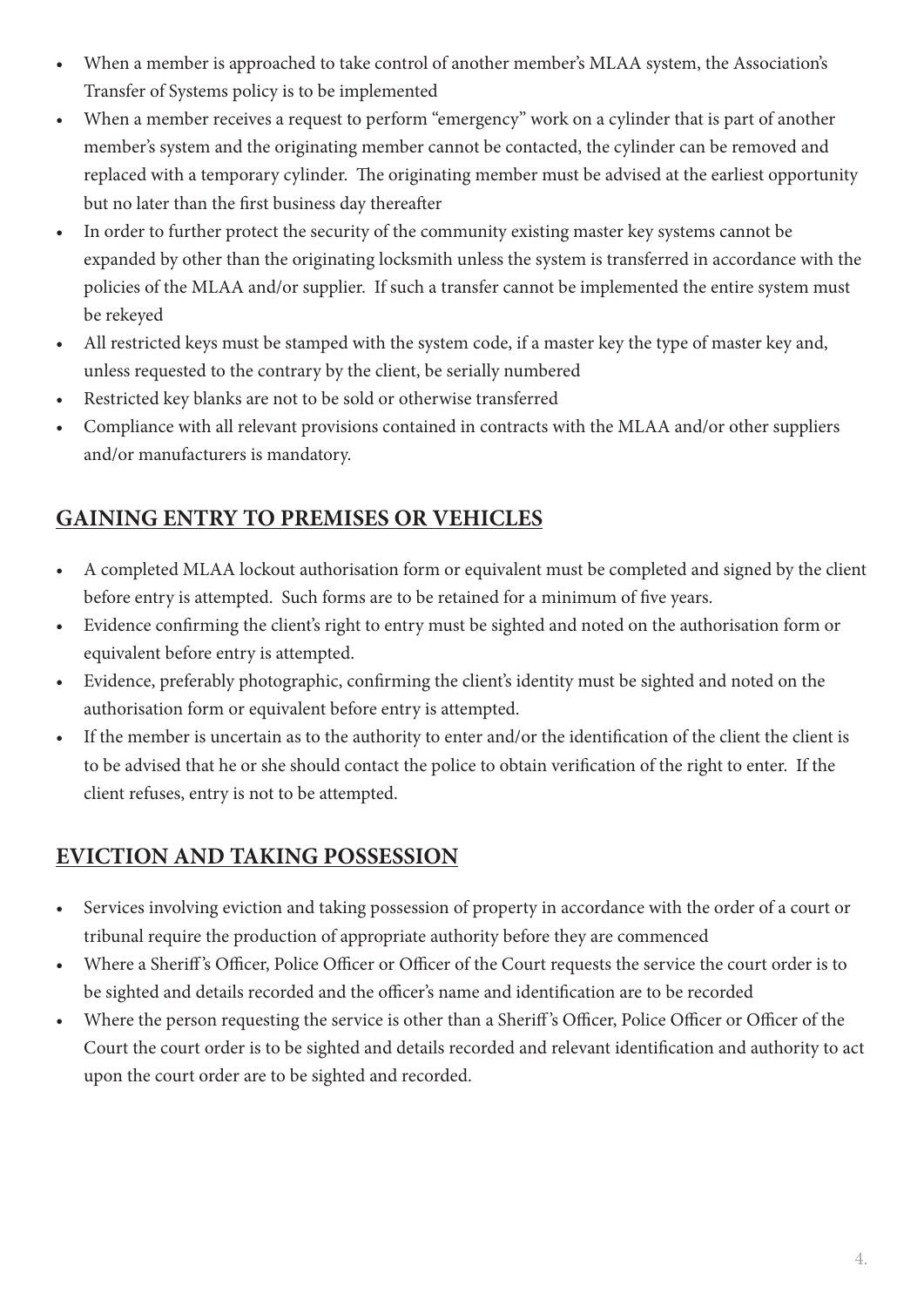#### **BUILDING CODES**

- Compliance with the provisions of the Building Codes of Australia and other legislation or codes relevant to their business (in particular those relating to the fire and escape doors) is mandatory
- Where a member becomes aware of any contravention of the Building Codes of Australia and/or other relevant legislation or codes, the client is to be advised accordingly.

#### **SAFE AND VAULT OPENING AND SERVICING**

- Unless circumstances necessitate otherwise, the Member is only to unlock the mechanism leaving the opening of the door and removal of any contents to the client. If necessary, further work may then be performed
- Any remedial work that may reduce the level of security previously provided must not be performed unless the client is made fully aware of the circumstances and agrees to such work
- Suitable steps, including where necessary screening, are to be taken to ensure that unauthorised persons do not witness the opening, servicing or any other work.

# **CODE OF CONDUCT BREACH**

- • Where a breach of the Code of Conduct is brought to the attention of the Association, the Association will raise this with the firm in writing and provide it with the opportunity to remedy the breach in the first instance before taking appropriate disciplinary action.
- The Association will ensure they proactively raise breaches of the code of conduct with their industry association where they come to the attention of the firm.
- The Association's 'Complaint Management Policy' is to be followed in the event of a written complaint being submitted by a member or customer.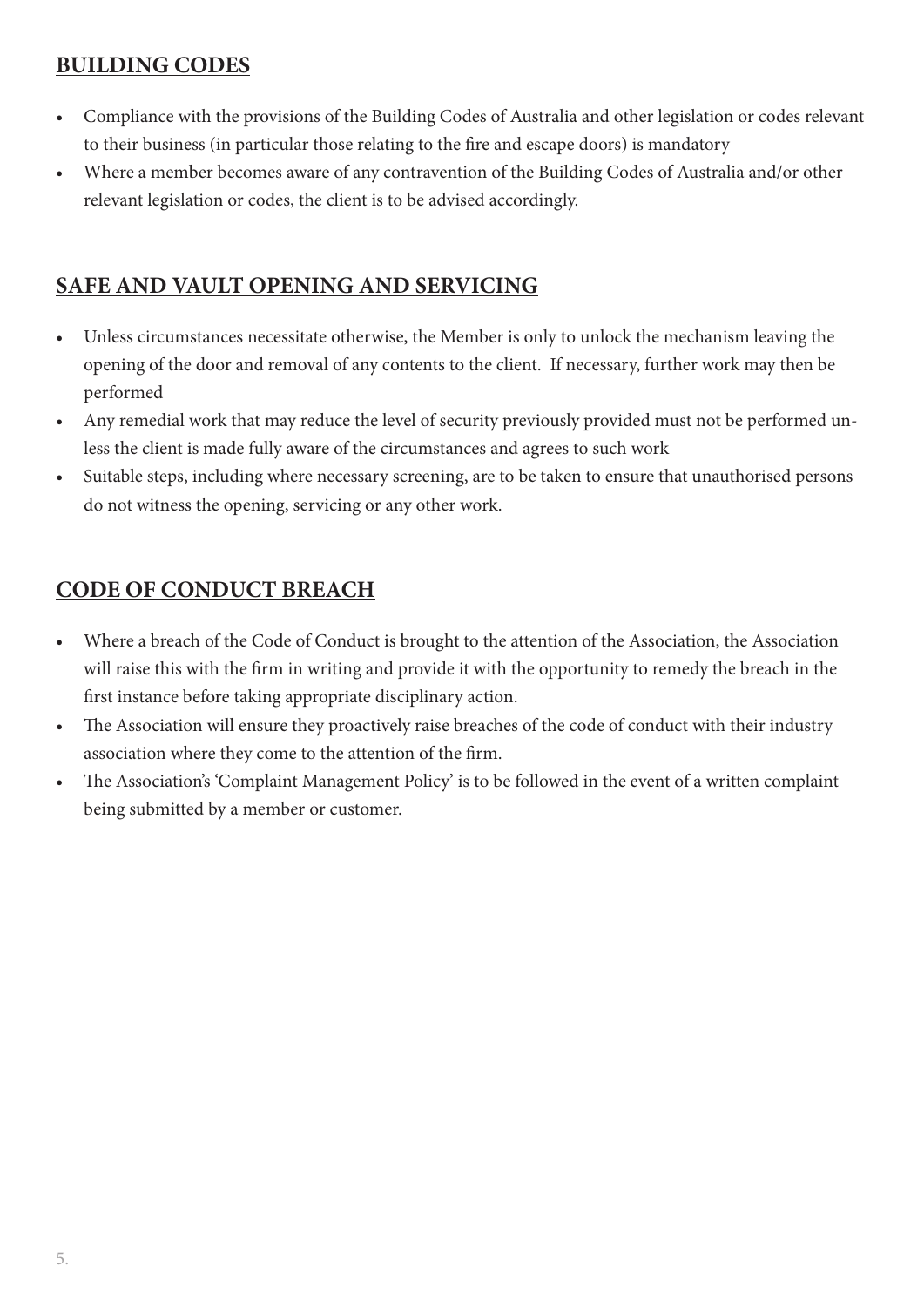#### **COMPLAINT MANAGEMENT POLICY**

#### **1. PURPOSE**

The purpose of this policy is to contribute to the MLAA's ability to continue to provide a "professional guarantee" for services provided by members.

#### **2. APPLICATION**

The policy applies whenever a complaint concerning any aspect of the service provided by members is received.

#### **3. RECEIPT OF COMPLAINT**

- (a). All complaints are to be referred to Head Office
- (b). Head Office will request that the complainant forward written details of all the relevant circumstances

(c). Unless exceptional circumstances are evident only written complaints will be the subject of investigation.

(d). Head Office will acknowledge receipt of a written complaint within two working days with a written letter and sent via registered post.

#### **4. INVESTIGATION/RESOLUTION OF A COMPLAINT AGAINST A MEMBER**

(a). All complaints are initially reviewed by the Chief Executive Officer or in his or her absence the relevant Branch Director.

(b). The Chief Executive Officer will discuss the complaint with the relevant Branch Director to determine whether either one of them will investigate and attempt to resolve the complaint or whether the matter will be referred to the Branch Complaints Committee for its dealing (see 4(e) below)

(c). The Chief Executive Officer or the relevant Branch Director will discuss the complaint with the member concerned to establish the facts from the member's perspective and, if appropriate, attempt to resolve the matter.

(d). If the Chief Executive Officer or Branch Director are unable to resolve the matter it will be forwarded to the Branch Complaints Committee.

(e). The Branch Complaints Committee comprises the Branch President and two members of the Branch Executive appointed annually by the Branch President.

(f). The meeting(s) of the Committee will be held at a time and place determined by the Branch President with consideration being given to the reasonable requirements of the member who is the subject of the complaint.

(g). The Committee (or one or more of its members) may inspect the work that is the subject of the complaint and discuss the matter with the complainant and the member either before or after its initial meeting.

(h). The member who is the subject of the complaint must be given adequate opportunity to provide the meeting(s) with a verbal and/or written response to the complaint and any findings of fact by the Committee arising from the inspections referred to in 4(g) above.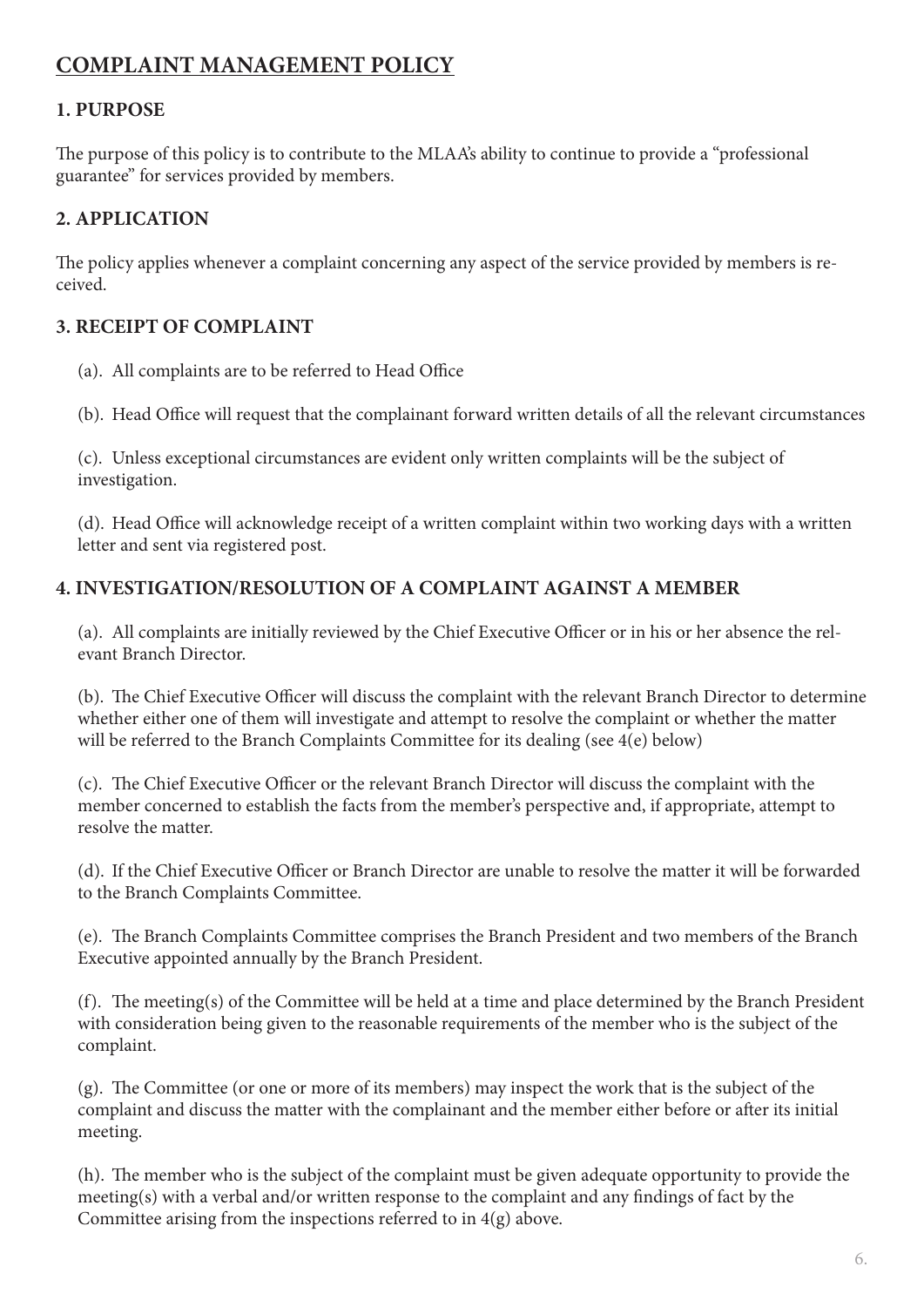(i). Within two working days of the Committee's meeting(s) the Branch President will forward minutes of the meeting(s) and the Committee's recommendation to the Chief Executive Officer and Branch Director for consideration.

(j). The Chief Executive Officer and/or the Branch Director will give consideration to the Committee's minutes and recommendation and attempt to resolve any remaining dispute between the complainant and the member concerned.

(k). If the Chief Executive Officer and/or the Branch Director are unable to resolve the matter they are to forward a report, including the Committee's minutes and recommendation, to the Directors of the Association, for consideration and determination of action to be taken.

(l). The Chief Executive Officer will notify in writing the complainant, member concerned and the Branch President of the Board's decision.

(m).If the Board determines that disciplinary action is necessary the policy in respect of such action is to be followed.

#### **5. INVESTIGATION/RESOLUTION OF A COMPLAINT AGAINST AN OFFICER OR EXECUTIVE**

(a). Complaints against a member of a Branch Executive are to be investigated and determined by the Chief Executive Officer and a Complaints Committee consisting of two Directors.

(b). Complaints against the National or a Branch President or a Director are to be investigated and determined by the Chief Executive Officer and a Complaints Committee consisting of three Directors.

(c). Complaints against the Chief Executive Officer are to be investigated and determined by the Board of Directors.

(d). The officer/executive who is the subject of a complaint must be afforded natural justice and if disciplinary action is to be taken the policy in respect of such action is to be followed.

#### **6. RIGHTS OF APPEAL**

(a). The Member may within 7 days in writing lodge an appeal against the Directors decision.

(b). Any such appeal will be heard within 5 days by a Committee of three Life Members as formed by the Chief Executive Officer of the Association.

(c). The findings of the Appeal Committee will be minuted and deemed to be final.

#### **7. REPORTING OF COMPLAINTS**

(a). Copies of complaints and accompanying paperwork will be kept on file at the National Office.

(b). A spreadsheet will be maintained and updated when a written complaint is presented to the National Office. Details including description, person or branch responsible, timeline and outcomes will be noted.

(c). The MLAA Annual Report will specify and summarise the number of complaints, description and nature of each complaint and the action taken for each complaint.